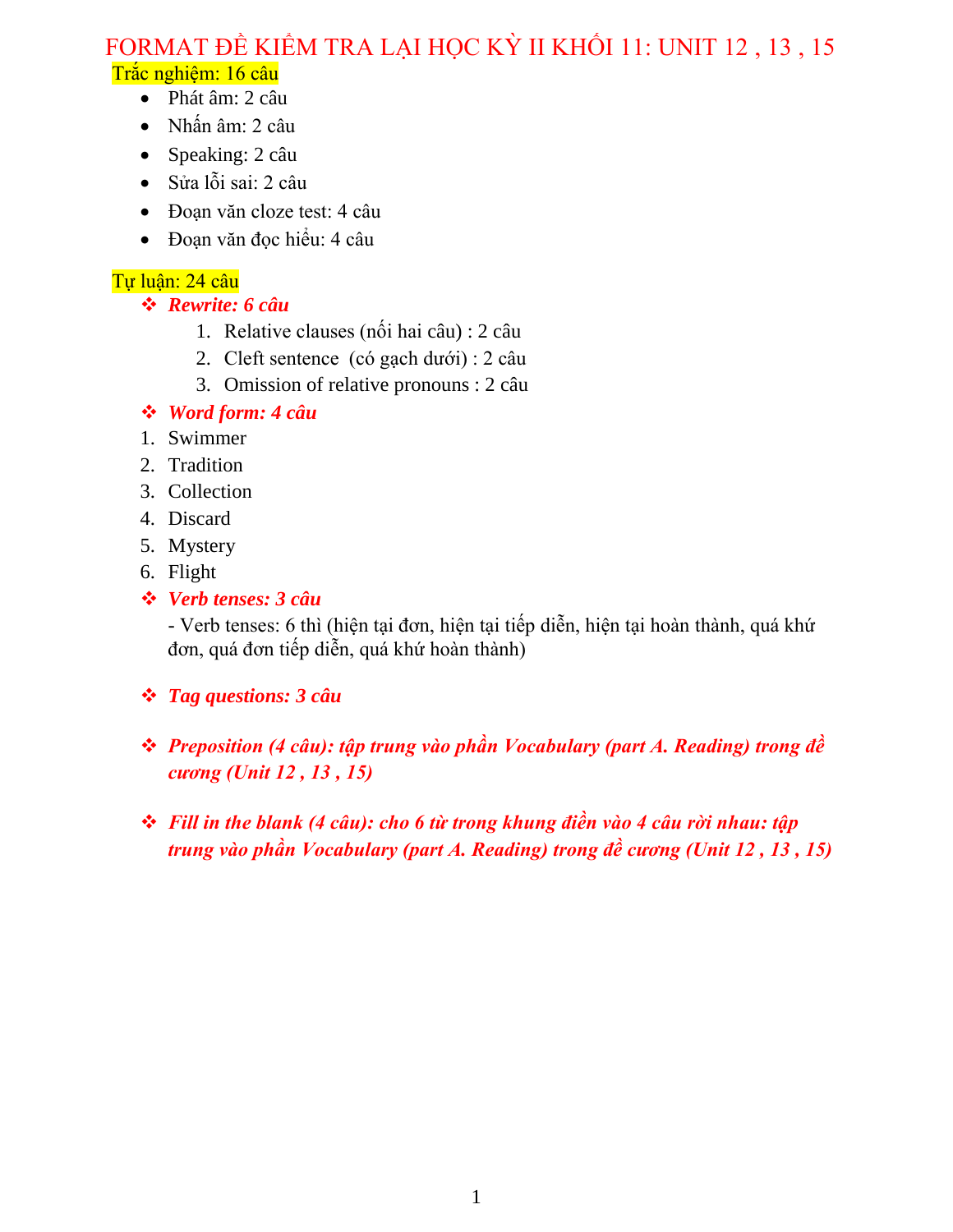# **SỞ GD & ĐT TP.HỒ CHÍ MINH ĐỀ KIỂM TRA HỌC KỲ II TRƯỜNG THPT BÌNH HƯNG HÒA Môn:** Anh Văn **K**hối<br> **NĂM HỌC 2017 – 2018 Thời gian**: 45 Phút **NĂM HỌC 2017 – 2018**

# (Không kể thời gian phát đề) **Mã đề : 209**

### *I.MULTIPLE CHOICE.*

|                                              |                                   | 1. These ideas have now been completely <b>discarded</b> .                                                                                                               |                                                                                                                                                                                                                                                                     |                                  |
|----------------------------------------------|-----------------------------------|--------------------------------------------------------------------------------------------------------------------------------------------------------------------------|---------------------------------------------------------------------------------------------------------------------------------------------------------------------------------------------------------------------------------------------------------------------|----------------------------------|
|                                              |                                   |                                                                                                                                                                          | <b>A</b> . come up with <b>B</b> . got rid of <b>C</b> . put forward <b>D</b> . put into practice                                                                                                                                                                   |                                  |
|                                              |                                   | 2. Scuba-diving and windsurfing are both <b>aquatic</b> sports.                                                                                                          |                                                                                                                                                                                                                                                                     |                                  |
| A. field                                     |                                   | <b>B</b> . combat<br>3. The singer was _______ on the piano by her sister.                                                                                               | C. water                                                                                                                                                                                                                                                            | D. individual                    |
|                                              |                                   |                                                                                                                                                                          | A. accompanied <b>B.</b> performed <b>C.</b> played <b>D.</b> helped<br>4. There are some hobbies that I ______ in for a while besides reading and collecting.                                                                                                      |                                  |
|                                              | 5. "You've got a nice house!" – " |                                                                                                                                                                          | A. occupy <b>B.</b> accomplish <b>C.</b> fascinate <b>D.</b> indulge                                                                                                                                                                                                |                                  |
|                                              |                                   | 7. The <b>astronauts</b> were able to send the information back to the earth.                                                                                            | <b>A.</b> Really <b>B.</b> Thank you <b>C.</b> Oh, that's nice <b>D.</b> Wonderful<br><b>6.</b> The 27-year-old Soviet cosmonaut became the first person to eat and drink in ______.<br>A. weight <b>B.</b> weighting <b>C.</b> weightlessness <b>D.</b> weightless |                                  |
|                                              |                                   | <b>A.</b> spaceships <b>B.</b> space stations <b>C.</b> space shots<br><b>8.</b> The Asian Games have been advancing _______ all aspects.                                |                                                                                                                                                                                                                                                                     | <b>D</b> . spacemen              |
| A. on                                        | A. had studied                    | $B$ . in<br>9. She __________ French before she began studying English in 2000.<br><b>B</b> . studied <b>C</b> . has studied                                             | $C.$ at                                                                                                                                                                                                                                                             | D. for<br><b>D</b> . is studying |
| C. It is this shop which                     | A. Since                          | 10. he knew the danger of smoking, he couldn't give it up.<br>11. I bought the golden fish.<br><b>A.</b> It was from this shop that <b>B.</b> I was from this shop where | <b>B</b> . Though <b>C</b> . Because of<br><b>D</b> . It was this shop that                                                                                                                                                                                         | <b>D</b> . Despite               |
|                                              |                                   | <b>12.</b> "Sit down, Tom. Would you like a cup of tea?" - "<br><b>A.</b> No problem <b>B.</b> No, I don't like <b>C.</b> Not at all                                     |                                                                                                                                                                                                                                                                     | D. Yes, please                   |
| $13. A.$ admire                              | <b>II.SOUND AND STRESS</b>        | $B$ . avid                                                                                                                                                               | Choose the word whose underlined part is pronounced differently from the others.<br>C. variety                                                                                                                                                                      | D. while                         |
| 14. A. athlete                               |                                   | <b>B</b> . appreciate                                                                                                                                                    | <b>C.</b> wrestling                                                                                                                                                                                                                                                 | <b>D</b> . freestyle             |
| 15. A. scientist<br><b>16. A.</b> profitably |                                   | <b>B</b> . president                                                                                                                                                     | Pick out the word that has the stress pattern differently from that of other words.<br>C. astronaut                                                                                                                                                                 | <b>D</b> . engineer              |

# *III.READING COMPREHENSION*

Long ago a lot of people thought the moon was a god. Other people thought it was just a light in the sky. And others thought it was a big ball of cheese! Then telescopes were made. And men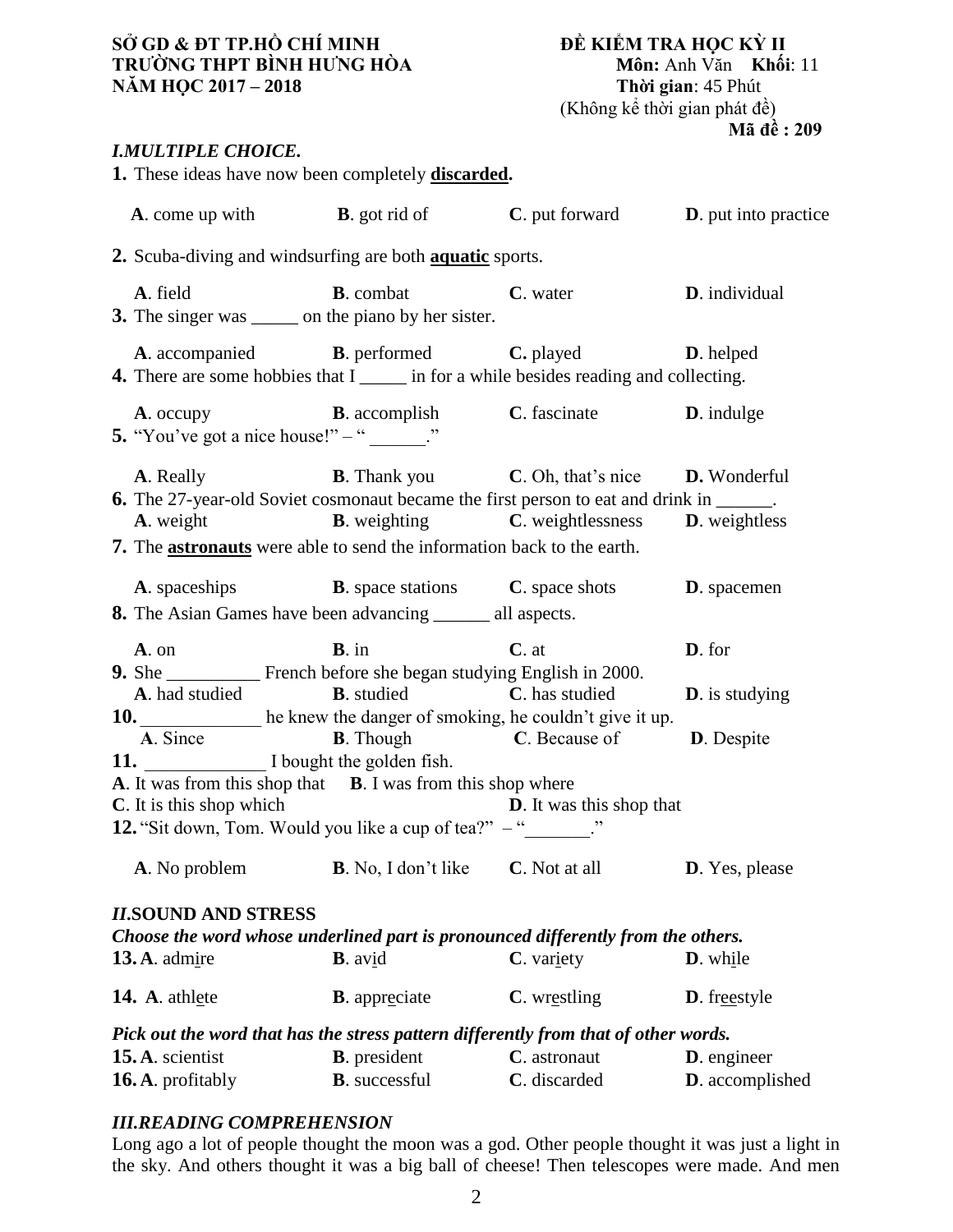saw that the moon was really another world. They wondered what it was like. They dreamed of going there.

Only July 20, 1969, that dream came true. Two American men landed on the moon. Their names were Neil Armstrong and Edwin Aldrin. The first thing the men found was that the moon is covered with dust. The dust is so thick that the men left footprints where they walked. Those were the first marks a living thing had ever made on the moon. And they could stay there for years and years. There is no wind or rain to wipe them off. The two men walked on the moon for hours. They picked up rocks to bring back the earth for study. They dug up dirt to bring back. They set up machines to find out things people wanted to know. Then they climbed back into their moon landing craft.

Next day the landing craft roared as the two men took off from the moon. They joined Michael Collins in the spaceship that waited for them above the moon. Then they were off on their long trip back to earth. Behind them they left the plains and tall mountains of the moon. They left the machines they had set up. And they left footprints that may last forever.

#### **17.** This story tells

- **A**. about the first men to walk on the moon.
- **B**. how men found footprints on the moon.
- **C**. what the men brought back from their trip to the moon.
- **D**. who had left footprints on the moon before the two men landed there.

#### **18.** A telescope

- 
- **A**. makes balls of light seem brighter. **B**. turns the moon into another world.
- **C**. makes many of men's dreams come true. **D**. makes faraway things seem closer.

**19.** The men brought rocks and dirt from the moon because

**A**. they wanted something to show they were there.

**B**. people wanted to use them to learn about the moon.

- **C.** they wanted to keep them as souvenirs.
- **D**. they might sell them to scientists.

**20.** The American's machines will most likely stay on the moon until \_\_\_\_\_\_\_\_\_\_\_

- **A**. someone takes them away. **B**. a storm covers them with dust.
	- **C**. rain and wind destroy them . **D.** they become rusty and break to pieces.

**21.** The next people who go to the moon most likely could

- **A**. find that the machines have disappeared.
- **B**. leave the first set of footprints on the moon.
- **C**. find the places where Armstrong and Aldrin walked.
- **D**. find that dust has wiped off the two men's footprints.

#### *IV.ERROR IDENTIFICATION*

**22.** If the weather had been fine, we would go camping.

 **A B C D**

**23.**It took me a long time to get used to wear glasses.  **A B C D**

**24.**Liquids take the shape of any container which they are placed.

 **A B C D**

### *V.TAG QUESTION*

**25.** No one is better cook than his mother, \_\_\_\_\_\_\_\_? **26.**The first shuttle flew into space in 1981, \_\_\_\_\_\_\_\_\_?

**27.** Peter can't sing a song,  $\binom{2}{3}$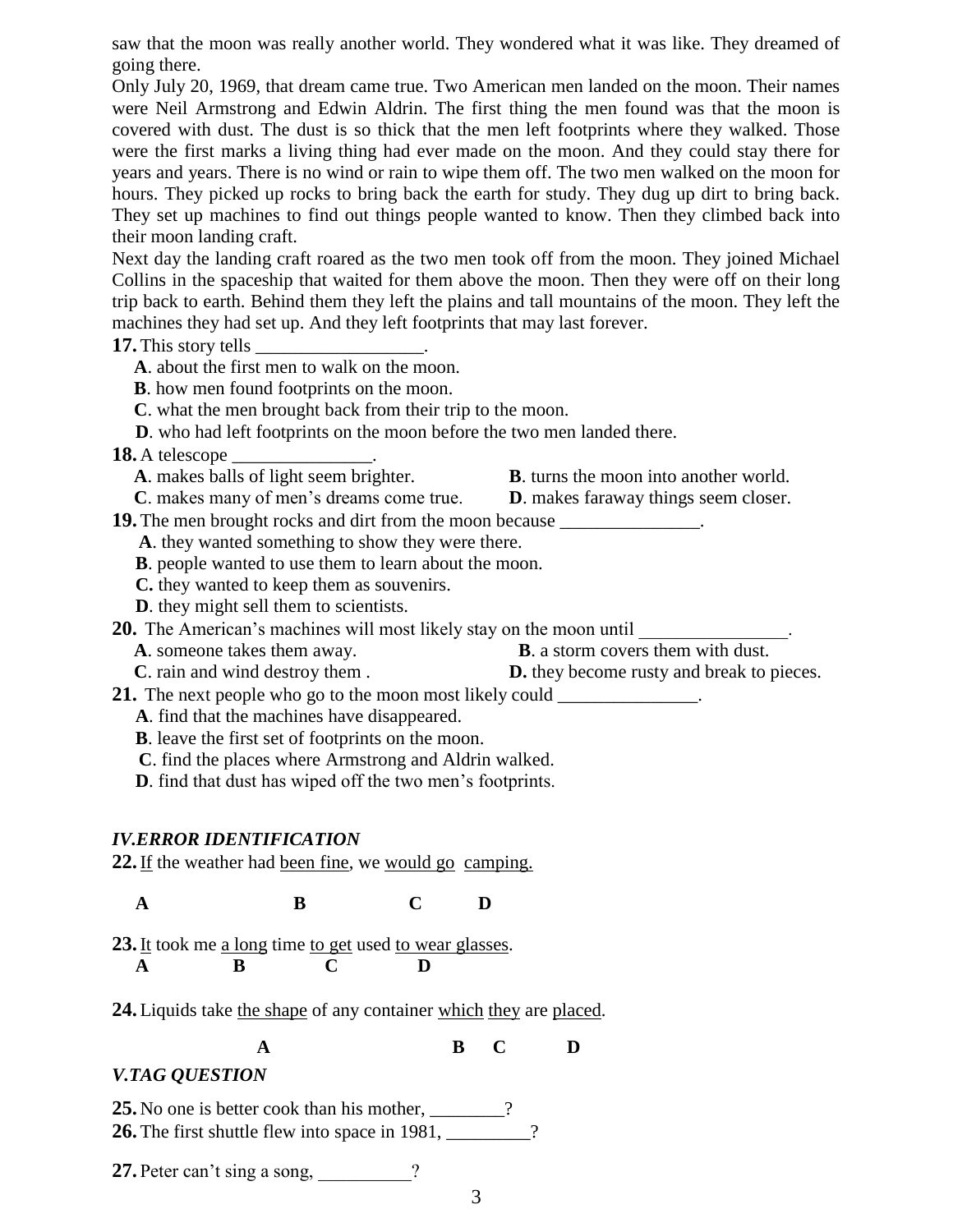### *VI.WORD FORM*

**28.** We need something to keep the children \_\_\_\_\_\_\_\_\_\_ in their summer holiday. (occupy)

**29.** The 14<sup>th</sup> Asian Games attracted 9919 from 41 countries. (participate)

**30.** Some countries in the world have developed space \_\_\_\_\_\_\_\_\_\_\_. (explore)

**31.** Can we never know \_\_\_\_\_\_\_\_\_ what would happen in space? (precise)

#### *VII.REWRITE THE SENTENCES*

**32.** She was the last applicant who was interviewed for a position in that television station. (reduced relative clause)

\_\_\_\_\_\_\_\_\_\_\_\_\_\_\_\_\_\_\_\_\_\_\_\_\_\_\_\_\_\_\_\_\_\_\_\_\_\_\_\_\_\_\_\_\_\_\_\_\_\_\_\_\_\_\_\_\_\_\_\_\_\_\_\_\_\_\_\_

**33.** Have you ever met the woman who is sitting on the green chair over there? (reduced relative clause)

\_\_\_\_\_\_\_\_\_\_\_\_\_\_\_\_\_\_\_\_\_\_\_\_\_\_\_\_\_\_\_\_\_\_\_\_\_\_\_\_\_\_\_\_\_\_\_\_\_\_\_\_\_\_\_\_\_\_\_\_\_\_\_\_\_\_\_

 $\mathcal{L}_\mathcal{L} = \{ \mathcal{L}_\mathcal{L} = \{ \mathcal{L}_\mathcal{L} = \{ \mathcal{L}_\mathcal{L} = \{ \mathcal{L}_\mathcal{L} = \{ \mathcal{L}_\mathcal{L} = \{ \mathcal{L}_\mathcal{L} = \{ \mathcal{L}_\mathcal{L} = \{ \mathcal{L}_\mathcal{L} = \{ \mathcal{L}_\mathcal{L} = \{ \mathcal{L}_\mathcal{L} = \{ \mathcal{L}_\mathcal{L} = \{ \mathcal{L}_\mathcal{L} = \{ \mathcal{L}_\mathcal{L} = \{ \mathcal{L}_\mathcal{$ 

\_\_\_\_\_\_\_\_\_\_\_\_\_\_\_\_\_\_\_\_\_\_\_\_\_\_\_\_\_\_\_\_\_\_\_\_\_\_\_\_\_\_\_\_\_\_\_\_\_\_\_\_\_\_\_\_\_\_\_\_\_\_\_\_\_\_\_\_

\_\_\_\_\_\_\_\_\_\_\_\_\_\_\_\_\_\_\_\_\_\_\_\_\_\_\_\_\_\_\_\_\_\_\_\_\_\_\_\_\_\_\_\_\_\_\_\_\_\_\_\_\_\_\_\_\_\_\_\_\_\_\_\_\_\_\_\_\_

**34.**That boy scored the goal for his team. (cleft sentence)

- **35.** The street which leads to the school is very wide. (reduced relative clause)
- **36.** The picture is beautiful. Tom bought it yesterday. (omission of Relative Pronoun)

### **The end!**

Họ và tên HS:…………………………… Lớp………….. Số báo danh:………………………. □ Ghi chú: Học sinh không được sử dụng tài liệu khi làm bài. Giám thị coi thi không giải thích gì thêm.

# **SỞ GD & ĐT TP.HỒ CHÍ MINH ĐỀ KIỂM TRA HỌC KỲ II TRƯỜNG THPT BÌNH HƯNG HÒA Môn:** Anh Văn **Khối**: 11 **NĂM HỌC 2018 – 2019 Thời gian**: 45 Phút

(Không kể thời gian phát đề)

# **Mã đề :001**

|                                        | Choose the word whose underlined part is pronounced differently from the others. |           |
|----------------------------------------|----------------------------------------------------------------------------------|-----------|
| Question 1. A. fascinated B. discarded | C. accomplished                                                                  | D. wanted |
| Question 2. A. gigantic B. geothermal  | C. gymnast                                                                       | D. gather |

*Pick out the word that has the stress pattern differently from that of other words.*

| Question 3. | A. interest | B. classify | C. accomplish | D. category  |
|-------------|-------------|-------------|---------------|--------------|
| Question 4. | A. avid     | B. admire   | C. mountain   | D. knowledge |

### *Choose the correct answer.*

Question 5. My father is an <u>equitarist</u>. A. Accomplishing B. accomplished C. accomplish D. accomplishment Question 6. She felt ill. She went to work, \_\_\_\_\_\_\_\_\_\_\_, and tried to concentrate. A. But B. however C. instead D. although Question 7. The Asian games have been advancing \_\_\_\_\_\_\_\_ all aspect. A. About B. on C. for D. in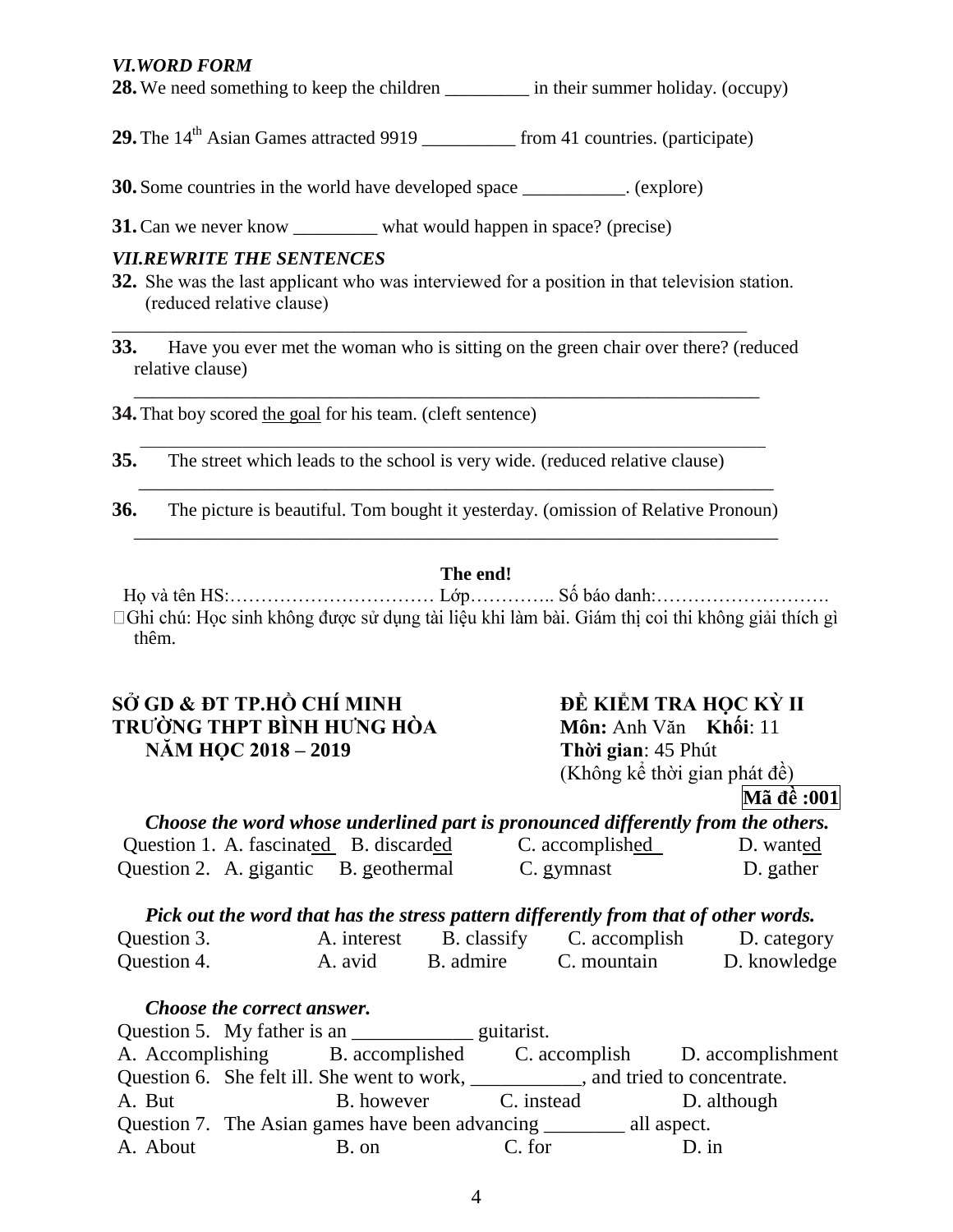Question 8. Football fans gathered around the TV in the corner of the club to see the final.

| A. Assembled                                                                           |                               | B. collected C. advanced D. appreciated |                                                              |
|----------------------------------------------------------------------------------------|-------------------------------|-----------------------------------------|--------------------------------------------------------------|
| Question 9. The most important thing is to keep yourself occupied.                     |                               |                                         |                                                              |
| A. Busy                                                                                |                               | B. relaxed C. comfortable               | D. free                                                      |
| Question 10. My uncle is extremely good at ___________ people singing with his guitar. |                               |                                         |                                                              |
|                                                                                        |                               |                                         | A. Accompanying B. accompany C. accompanist D. accompaniment |
| Question 11. Only 489 athletes from 11 nations took part _________ the Games.          |                               |                                         |                                                              |
| A. in                                                                                  | B. on                         | C. for                                  | D. at                                                        |
| Question 12."                                                                          | ! Can you help me with this?" |                                         |                                                              |
| A. Sorry                                                                               | B. Excuse me C. Pardon        |                                         | D. My apology                                                |

*Error identification: Identify one underlined word or phrase that is incorrect.* Question 13. Hanoi, where (A) is the capital (B) of our country, is (C) a city of (D) peace.

Question 14. It is (A) the room that (B) cleans (C) every day by (D) my sister. Question 15.Jane asked (A) Brian if (B) had he ever (C) been to (D) South-east Asia.

# *Reading comprehension: Choose the correct answer.*

Stamp collecting is the collecting of postage stamps and related objects, such as envelopes or packages with stamps on them. It is one of the world's most popular hobbies, with estimates of the number of collectors ranging up to 20 million in the United States alone.

Many casual collectors enjoy accumulating stamps without worrying about the tiny details, but the creation of a large or comprehensive collection generally requires some philatelic knowledge. This is especially important for those who intend to spend large amounts for stamps.

Stamp collectors are an important source of revenue for some small countries that create limited runs of elaborate stamps designed mainly to be bought by stamp collectors. The stamps produced by these countries far exceed the postal needs of the countries. Some collectors, observing the generally rising prices of rare stamps, have taken to Philatelic Investment.

Rare stamps are among the most portable of tangible investments, and are easy to store. *They* offer an attractive alternative to art, other collectible investments, and precious metals.

Question 16. The estimated number of stamp collectors in the United States is

|                             |                                 | A. 30 million B. 20 million C. 10 million D. 15 million                  |                     |
|-----------------------------|---------------------------------|--------------------------------------------------------------------------|---------------------|
|                             |                                 | Question 17. Philatelic knowledge is especially important for __________ |                     |
|                             | A. many casual collectors enjoy |                                                                          | B. some small       |
| countries                   |                                 |                                                                          |                     |
|                             |                                 | C, those who intend to spend large amounts for stamps                    | D. the postal needs |
| of the countries            |                                 |                                                                          |                     |
| $\bigcap$ $\bigcup$ 10 WI 1 |                                 |                                                                          |                     |

Question 18. Why have some collectors taken to Philatelic investment? – Because they

A. have observed the generally rising prices of stamps.

B. have observed the generally rising prices of rare stamps.

C. have observed the generally low prices of stamps.

\_\_\_\_\_\_\_\_

D. haven't observed the generally rising prices of stamps.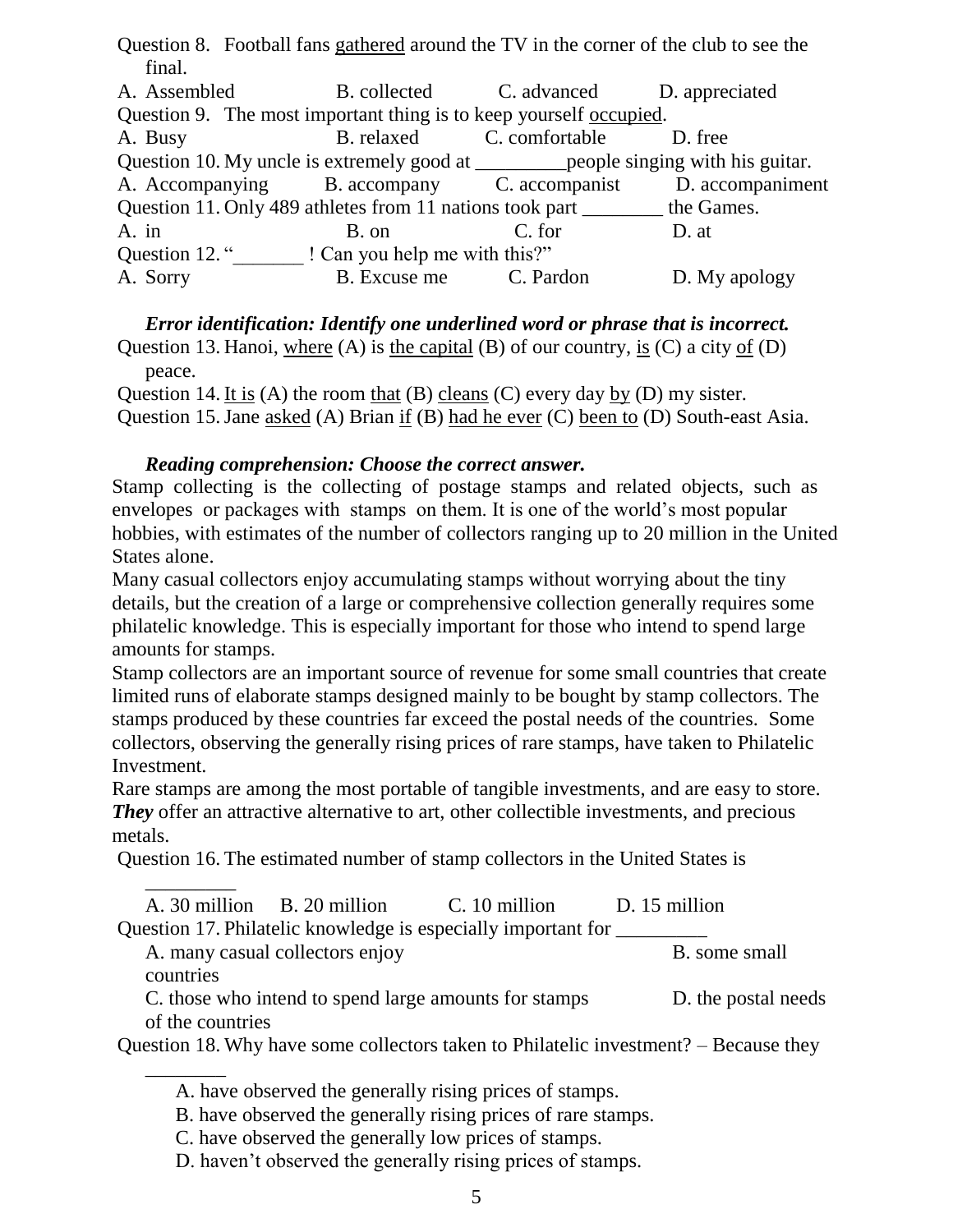| Question 19. The word "they" in paragraph 4 refers to __________                          |
|-------------------------------------------------------------------------------------------|
| A. Stamp collectors B. Small countries C. Rare stamps D. The                              |
| prices of rare stamps                                                                     |
| Question 20. Which of the following is NOT true about rare stamps? - ___________          |
| A. They are among the most portable of tangible investments.                              |
| B. It's easy for us to store rare stamps.                                                 |
| C. They are an important source of revenue.                                               |
| D. They offer an attractive alternative to art.                                           |
| Word form                                                                                 |
| Question 21. Playing the piano is one of her many ___________. (accomplish)               |
| Question 22. In many cases, expensive equipment is being _________. (discard)             |
| Question 23. The air is heavily __________ with traffic fumes. (pollute)                  |
| Question 24. Walking, running and ___________ are the best exercises you can do if you    |
| are using yourself in the <b>correct</b> way.(swim)                                       |
| Question 25. We sat in the ________, eating ice cream. (solar)                            |
| Tag questions                                                                             |
| Question 26. Write to me soon, _______?                                                   |
| Question 27. Everyone agrees with you, __________                                         |
|                                                                                           |
| Verb tense                                                                                |
| Question 29. Mrs. Green always (go) _______ to work by bus.                               |
| Question 30. He (learn) _______________ English before he left for England.               |
| <b>Rewrite these sentences</b>                                                            |
| Question 31. The smoke from the factory chimneys pollutes the air. (Cleft sentence)       |
|                                                                                           |
| Question 32. I don't mind her criticizing me, but I object to how she does it. (Cleft     |
| sentence)                                                                                 |
|                                                                                           |
| Question 33. The event of Mary Celeste took place in 1892. (Cleft sentence)               |
|                                                                                           |
| Question 34. I like the diamond ring. Mary is wearing it. (Omission of relative pronouns) |
| Question 35. The children attended a special movie program that consisted of cartoons of  |
| Donald Duck and Mickey Mouse. (Reduction in relative clauses)                             |
|                                                                                           |
|                                                                                           |
| Question 36. He read "The Old Man and the Sea", which was written by Ernest               |
| Hemingway. (Reduction in relative clauses)                                                |
|                                                                                           |
|                                                                                           |

# **HẾT**

**Họ và tên HS: …………………………….. Lớp: …………….. Số báo danh:……… Ghi chú: Học sinh không được sử dụng tài liệu khi làm bài. Giám thị coi thi không giải thích gì thêm.**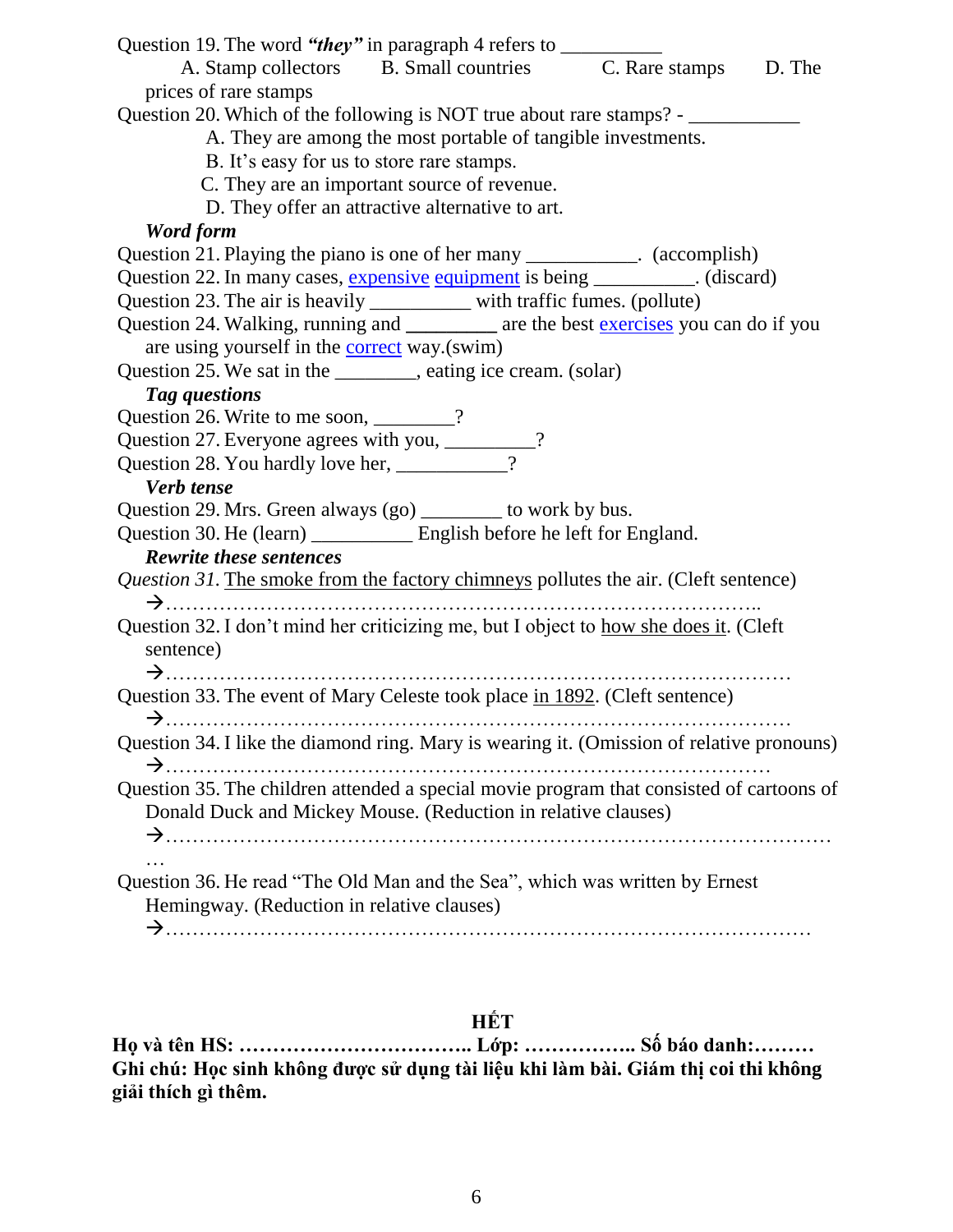# **SỞ GD & ĐT TP.HỒ CHÍ MINH ĐỀ KIỂM TRA HỌC KỲ II TRƯỜNG THPT BÌNH HƯNG HÒA Môn: Anh Văn Khối: 11 NĂM HỌC 2019 – 2020** Thời gian: 45 Phút

*(Không kể thời gian phát đề)* **Mã đề: 001**

*Choose the word whose underlined part is pronounced differently from those of the rest.* 

|                             | <b>Question 1.</b> A. hoped B. attracted C. added D. participated                                          |                           |  |
|-----------------------------|------------------------------------------------------------------------------------------------------------|---------------------------|--|
|                             | <b>Question 2.</b> A. Asian B. basketball C. tennis D. solidarity                                          |                           |  |
|                             | Choose the word which has a different stress pattern.                                                      |                           |  |
|                             | Question 3. A. category B. regular C. relative D. equipment                                                |                           |  |
|                             | Question 4. A. scientist B. president C. engineer D. astronaut                                             |                           |  |
| Choose the best answer.     |                                                                                                            |                           |  |
|                             | <b>Question 5.</b> Man has witnessed a great many significant ______________ of                            |                           |  |
|                             | science and technology in the past few decades.                                                            |                           |  |
|                             | A. achieves B. achieved C. achievers D. achievements                                                       |                           |  |
|                             | <b>Question 6.</b> I don't know the title but I recognize the ______ of this song.                         |                           |  |
| A. sound                    |                                                                                                            | B. rhyme C. tune D. theme |  |
|                             | Question 7. We could make better _______ of our energy resources.                                          |                           |  |
|                             |                                                                                                            |                           |  |
|                             |                                                                                                            |                           |  |
|                             | A. No, it's over there B. It's mine C. It's just outside D. It's near                                      |                           |  |
| here.                       |                                                                                                            |                           |  |
|                             | <b>Question 9.</b> Yuri Gagarin is the first human to fly ___________________ space.                       |                           |  |
|                             | A. in B. to C. into D. around Question 10. Oil, coal and natural gas are _________ fuels made from decayed |                           |  |
|                             |                                                                                                            |                           |  |
|                             | material from animals or plants.                                                                           |                           |  |
|                             | A. unleaded B. smokeless C. solid D. fossil                                                                |                           |  |
|                             | <b>Question 11.</b> The World Cup is a football _______ which is open to all countries.                    |                           |  |
|                             | A. participation B. involvement C. occasion D. competition                                                 |                           |  |
|                             | Question 12. Gagarin could have made another space flight if a tragic accident                             |                           |  |
| had not <b>occurred</b> .   |                                                                                                            |                           |  |
|                             | A. happened B. lasted<br>C. viewed                                                                         | D. dealt                  |  |
| <b>ERROR IDENTIFICATION</b> |                                                                                                            |                           |  |
|                             | <b>Question 13.</b> I just (A) collected the stamps from discarding (B) envelopes that $(C)$ my            |                           |  |
|                             | relative and friends gave me (D).                                                                          |                           |  |
|                             | Question 14. The nature (A) environment includes (B) all natural resources that                            |                           |  |
|                             | $(C)$ are necessary for $(D)$ life.                                                                        |                           |  |
|                             | Q                                                                                                          |                           |  |

**Question 15.** My friend, an accomplished (A) guitarist, is now (B) teaching me  $(C)$  how playing  $(D)$  the guitar.

*Reading comprehension: Choose the correct answer.*

In 1957, Russia launched a small metal ball, Sputnik, into space. As it circled the Earth, it did nothing but send a simple radio message back to Earth. That message, however, was enough to frighten the Americans badly. The Russians were winning the space race. But what was the **space race**? Very simply, it was a race to see which country could get into space first. Both Russia and the United States wanted to win very much. With Sputnik, Russia won the first part of the race, but the next stage, putting a man into space, was far more important to both countries.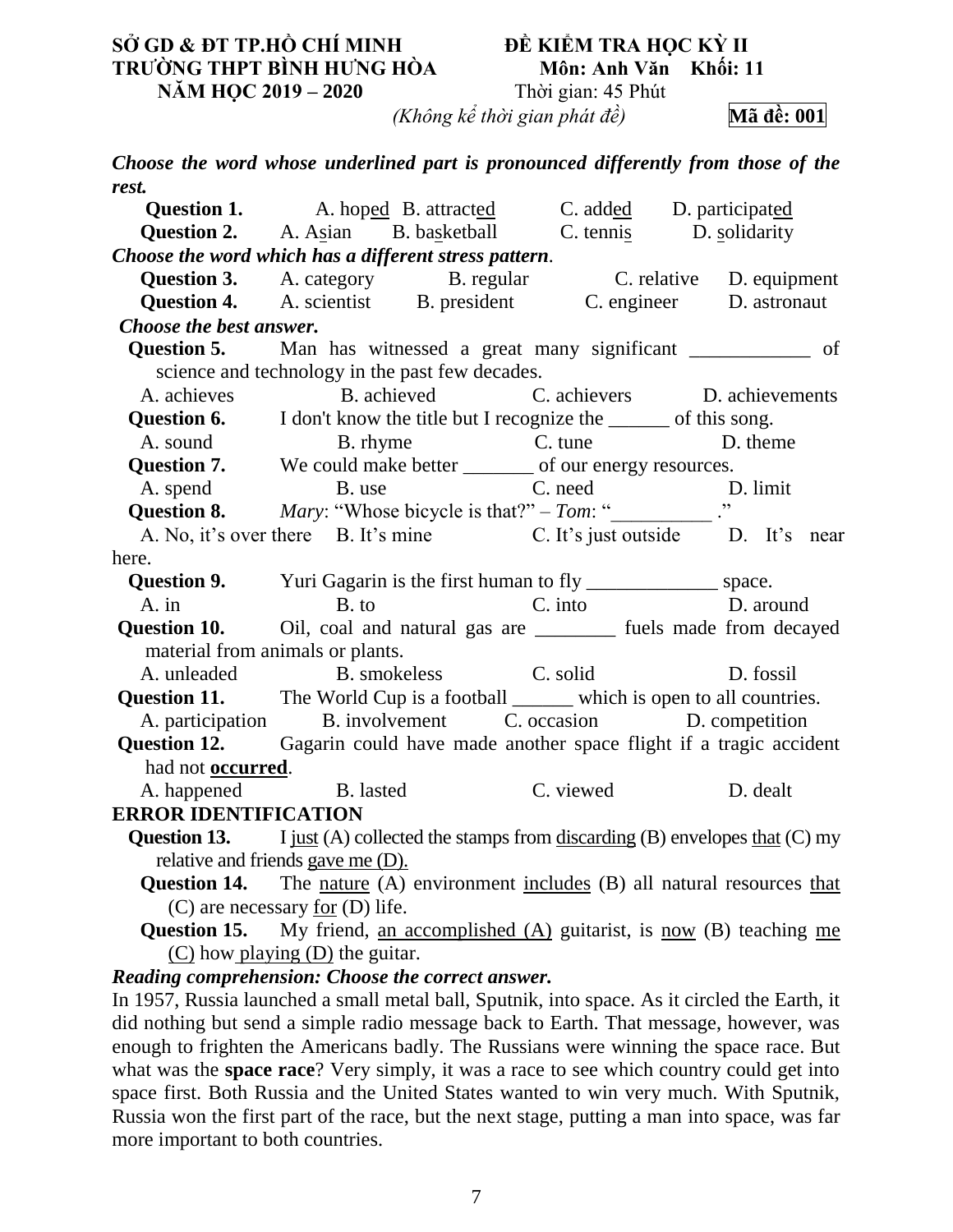The American program to put a man into space was the Mercury program. The Americans chose Alan Shepard, a Navy test pilot, to be their first astronaut. **They** called his mission Mercury Freedom 7. Shepard went through months of training for his mission.

Meanwhile, the engineers and scientists tested every part of his spaceship to make sure it was safe. Finally, in 1961, after the Americans safely sent a monkey into space, they were ready to send Shepard. In the last week of February, Shepard's Redstone rocket was on the launch pad, but a last minute problem meant that they could not launch. They **rescheduled** the launch for May 5. Then on April 12, the Americans received terrible news. Yuri Gagarin, a Russian, was in space. The Russians had beaten the Americans again.

**Question 16.** According to paragraph 1, the term space race is best explained as

| A, the race to build the fastest rocket |                                                                                       | B. the race to get into space first |  |  |
|-----------------------------------------|---------------------------------------------------------------------------------------|-------------------------------------|--|--|
| C. the race to reach the moon first     |                                                                                       | D. the race to launch Sputnik       |  |  |
|                                         | <b>Question 17.</b> The word <b>They</b> in the passage refers to _______.            |                                     |  |  |
|                                         | A. The Russians B. The Americans C. The Navy D. The Mercury program                   |                                     |  |  |
| part of the space race?                 | <b>Question 18.</b> According to paragraph 3, why did the Americans lose the second   |                                     |  |  |
| unsafe.                                 | A. They could not build a rocket as fast as the Russians. B. Their program was        |                                     |  |  |
|                                         | C. A problem forced them to reschedule their launch. D. Their monkey died.            |                                     |  |  |
|                                         | <b>Question 19.</b> According to the passage, when did the first human go into space? |                                     |  |  |
|                                         | A. In 1957. B. In February 1961. C. On April 12, 1961. D. On May 5, 1961.             |                                     |  |  |
|                                         | Question 20. The word rescheduled in the passage is closest in meaning to             |                                     |  |  |
|                                         |                                                                                       |                                     |  |  |
| A. planned                              | B. launched                                                                           | C. did<br>D. reset                  |  |  |
|                                         |                                                                                       |                                     |  |  |
| Word form                               |                                                                                       |                                     |  |  |
|                                         | <b>Question 21.</b> Car exhaust is the main reason for the city's (pollute)           |                                     |  |  |
|                                         | Question 22. The situation is extremely _____________. (danger)                       |                                     |  |  |
| Question 23.                            | She's won a prestigious singing ______________. (competitive)                         |                                     |  |  |
| <b>Question 24.</b>                     | I'm not having much ______ in communicating with him at the                           |                                     |  |  |
| moment.(succeed)                        |                                                                                       |                                     |  |  |
|                                         | <b>Question 25.</b> All the same of the World will be represented at the              |                                     |  |  |
| conference.(national)                   |                                                                                       |                                     |  |  |
|                                         |                                                                                       |                                     |  |  |
| <b>Verb tense / Tag Question</b>        |                                                                                       |                                     |  |  |
|                                         | Question 26. At 7 pm last night, I_____________ dinner.(have)                         |                                     |  |  |
|                                         | <b>Question 27.</b> By the time I got into town, the shops (close) ____________.      |                                     |  |  |
|                                         | <b>Question 28.</b> After he had had a bath, he________ (eat) his supper.             |                                     |  |  |
| Question 29.                            | I'm too impatient, _____________?                                                     |                                     |  |  |

**Question 30.** You don't like this movie,

# *Rewrite these sentences*

**Question 31.** Anna wrote this article. She has good knowledge of this subject. **(Use a** *relative pronoun)*

\_\_\_\_\_\_\_\_\_\_\_\_\_\_\_\_\_\_\_\_\_\_\_\_\_\_\_\_\_\_\_\_\_\_\_\_\_\_\_\_\_\_\_\_\_\_\_\_\_\_\_\_\_\_\_\_\_\_\_\_\_\_\_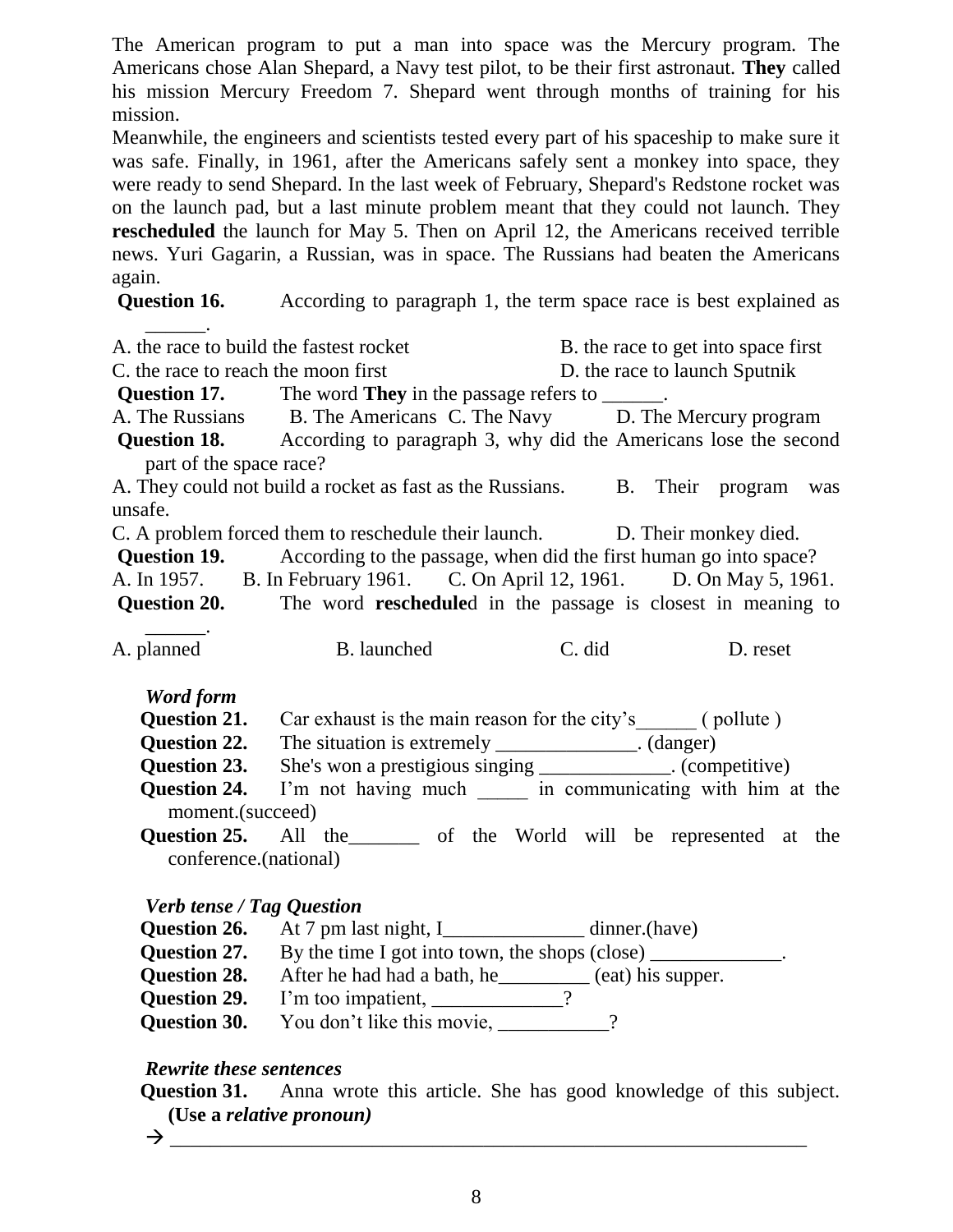**Question 32.** The man had to stay the night. His car was stolen.*(Use a relative pronoun)* \_\_\_\_\_\_\_\_\_\_\_\_\_\_\_\_\_\_\_\_\_\_\_\_\_\_\_\_\_\_\_\_\_\_\_\_\_\_\_\_\_\_\_\_\_\_\_\_\_\_\_\_\_\_\_\_\_\_\_\_\_\_\_

**Question 33.** The couple who live in the house next door are both architects. *(reduced relative clauses )*

 \_\_\_\_\_\_\_\_\_\_\_\_\_\_\_\_\_\_\_\_\_\_\_\_\_\_\_\_\_\_\_\_\_\_\_\_\_\_\_\_\_\_\_\_\_\_\_\_\_\_\_\_\_\_\_\_\_\_\_\_\_\_\_ **Question 34.** The shop is closed. I bought the shoes from it. *(preposition + relative pronoun )*

 \_\_\_\_\_\_\_\_\_\_\_\_\_\_\_\_\_\_\_\_\_\_\_\_\_\_\_\_\_\_\_\_\_\_\_\_\_\_\_\_\_\_\_\_\_\_\_\_\_\_\_\_\_\_\_\_\_\_\_\_\_\_\_ **Question 35.** She had the idea for Harry Potter book in 1990. *(Cleft sentence )*  $\rightarrow$ **Question 36.** Her husband often helps her with the housework.*(Cleft sentence )*  $\rightarrow$ 

*HẾT*

Họ và tên học sinh:………………………….Lớp:………. Số báo danh:………… Ghi chú: *Học sinh không được sử dụng tài liệu khi làm bài. Giám thị coi thi không giải thích gì thêm.*

# **SỞ GD & ĐT TP.HỒ CHÍ MINH ĐỀ KIỂM TRA HỌC KỲ II TRƯỜNG THPT BÌNH HƯNG HÒA Môn:** Anh Văn **Khối**: 11 **NĂM HỌC: 2020 – 2021 Thời gian**: 45 Phút (Không kể thời gian phát đề)

*0.25 point for each question* **Mã đề: 1**

*Choose the word whose underlined part is pronounced differently from the others.* **Question 1** A. pilot B. space C. temperature D. psychology **Question 2** A. advance B. basketball C. aquatic D. appreciate *Pick out the word that has the stress pattern differently from that of other words.* **Question 3** A. collect B. medal C. react D. accompany **Question 4** A. orbit B. honour C. cosmonaut D. solidarity *Choose the correct answer.*  Question 5 Is Tom thirsty? - \_\_\_\_\_\_\_\_\_. If so, he'll tell us. A. I beg your pardon? B. Yes, of course. C. I don't think so D. Let's have a look. Question 37. Do you mind if I borrow your plate? - \_\_\_\_\_\_\_. Do you need only one? A. Not at all B. Yes, I do C. I'm sorry D. Yes, I would *Error identification: Identify one underlined word or phrase that is incorrect.*

**Question 7** Tell (A) me about the (B) city which (C) you grew (D) up.

**Question 8** The waste (A) from the chemicals (B) of the factory is (C) extremely harmed (D) to the environment.

# *Reading comprehension: Choose the correct answer.*

I'm interested in sports, especially athletics, and I run seven or eight kilometres every day. I particularly enjoy cross-country running, where you have to run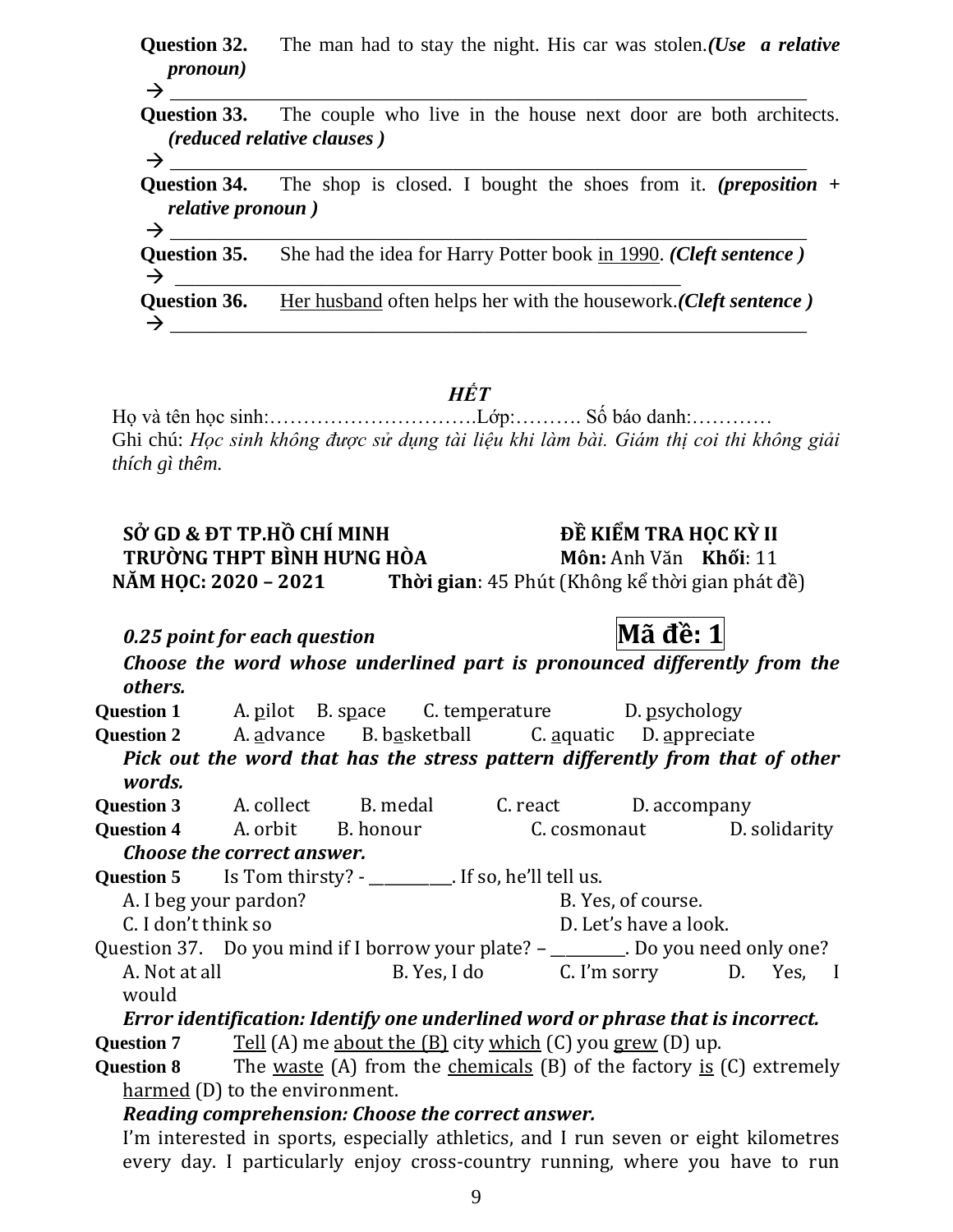across fields, jump over streams and so on. While I'm running, I think about all sorts of things, and at the end of a run I'm sometimes surprised to find that I've managed to solve a problem that was on my mind.

Next year I'm going to try the London Marathon. It's a long, hard race-26 miles or 42 kilometers – and you have to be tough to finish, but I very much want to do it. I worry a bit about getting old, and I'd like to prove to myself that I'm still almost as fit as I was twenty years ago.

I'm interested in mountaineering as well as running. I'll never become an expert climber, but I know what I'm doing in the mountains. I successfully completed a course in snow and ice climbing when I was younger; and I've done a series of easy climbs in the Alps during the last few years. My wife doesn't share my interest in mountains. She agreed to go climbing with me once, but she found that she felt ill as soon as she got above 1,000 meters.

|                                                                                              |                                              | <b>Question 9</b> If you do cross-country running, you must _______.                 |                        |                           |
|----------------------------------------------------------------------------------------------|----------------------------------------------|--------------------------------------------------------------------------------------|------------------------|---------------------------|
| A. cross your country                                                                        |                                              |                                                                                      | B. run along the coast |                           |
| C. cross your countryside                                                                    |                                              |                                                                                      |                        | D. cross fields, streams, |
| etc.                                                                                         |                                              |                                                                                      |                        |                           |
|                                                                                              |                                              | <b>Question 10</b> At the end of a run, the writer sometimes finds that_________.    |                        |                           |
|                                                                                              | A. he is able to get the answer to a problem |                                                                                      |                        | B. he grows bigger        |
|                                                                                              | C. he feels fitter                           |                                                                                      |                        | D. he gets a surprising   |
| problem                                                                                      |                                              |                                                                                      |                        |                           |
|                                                                                              |                                              | <b>Question 11</b> The writer wants to take part in the London Marathon              |                        |                           |
| because__________                                                                            |                                              |                                                                                      |                        |                           |
|                                                                                              | A. it helps to keep him fit                  |                                                                                      |                        | B. he wants to do it      |
| before getting old                                                                           |                                              |                                                                                      |                        |                           |
|                                                                                              | C. the reward is great                       |                                                                                      |                        | D. it helps him solve his |
| problems                                                                                     |                                              |                                                                                      |                        |                           |
|                                                                                              |                                              | Question 12 The writer takes up mountaineering because _________.                    |                        |                           |
|                                                                                              | A. he wants to become an expert climber      |                                                                                      | B. he simply likes it  |                           |
| C. his wife is interested in it<br>D. it is easy to practice                                 |                                              |                                                                                      |                        |                           |
| Cloze test: Choose the correct answer.                                                       |                                              |                                                                                      |                        |                           |
| Sumo wrestling is a national sport in Japan. Every year, there are six $\frac{1}{\sqrt{13}}$ |                                              |                                                                                      |                        |                           |
| and millions of Japanese watch them on television. A tournament is a series of               |                                              |                                                                                      |                        |                           |
| matches.                                                                                     |                                              |                                                                                      |                        |                           |
|                                                                                              |                                              | Sumo is almost as old as the nation of Japan itself. Stories say that there was sumo |                        |                           |
|                                                                                              |                                              | wrestling over two thousand years ago. History says that there were national         |                        |                           |
|                                                                                              |                                              | sumo tournaments in ______ (14) eighth century.                                      |                        |                           |
|                                                                                              |                                              | Often _________ (15) are thin and can move very quickly. It is beautiful to watch    |                        |                           |
|                                                                                              |                                              | them play. However, sumo wrestlers ______ (16) from 100 to 160 kilos.                |                        |                           |
|                                                                                              | <b>Question 13</b> A. tournaments            | B. fights C. games                                                                   |                        | D. meetings               |
| <b>Question 14</b> A. a                                                                      |                                              | <b>C.</b> the<br>B. an                                                               |                        | D. x                      |
|                                                                                              |                                              | <b>Question 15</b> A. collectors B. athletes C. participation D. player              |                        |                           |
|                                                                                              |                                              | <b>Question 16</b> A. move B. change C. divide D. weigh                              |                        |                           |
| <b>Word form</b>                                                                             |                                              |                                                                                      |                        |                           |
|                                                                                              |                                              | Question 17 They don't know _______ how the thief got into the house. (precise)      |                        |                           |
| <b>Question 18</b>                                                                           |                                              | Her latest ___________ of short stories was received with great                      |                        |                           |
| enthusiasm. (collect)                                                                        |                                              |                                                                                      |                        |                           |
| Question 19                                                                                  |                                              | She has been an active _______ in the discussion. (participate)                      |                        |                           |